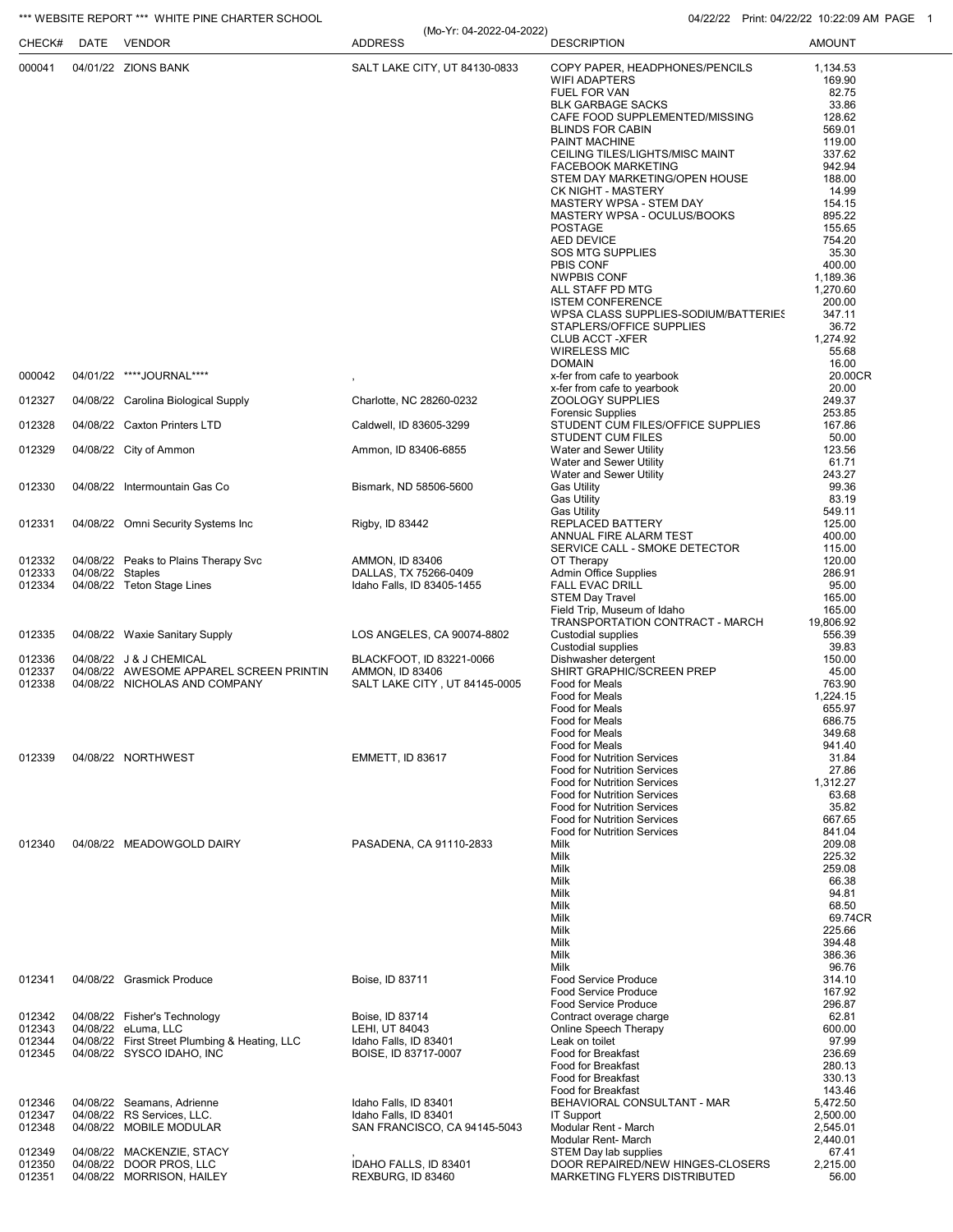|                  |                | *** WEBSITE REPORT *** WHITE PINE CHARTER SCHOOL       |                                                |                                                            | 04/22/22 Print: 04/22/22 10:22:09 AM PAGE 2 |
|------------------|----------------|--------------------------------------------------------|------------------------------------------------|------------------------------------------------------------|---------------------------------------------|
| CHECK#           |                | DATE VENDOR                                            | (Mo-Yr: 04-2022-04-2022)<br><b>ADDRESS</b>     | <b>DESCRIPTION</b>                                         | <b>AMOUNT</b>                               |
| 012352           |                | 04/08/22 JUNG, JAE WOOK                                | REXBURG, ID 83440                              | MARKETING FLYERS DISTRIBUTING                              | 128.80                                      |
| 012353           |                | 04/08/22 Yorgason Law Offices, PLLC                    | Boise, ID 83713                                | LEGAL SERVICES - MARCH                                     | 148.50                                      |
| 012354           |                | 04/08/22 WALKER, EMI                                   | IDAHO FALLS, ID 83401<br>Idaho Falls, ID 83401 | <b>REIMB: GATE PD COURSES</b>                              | 255.00                                      |
| 012373<br>012374 |                | 04/18/22 Alphagraphics<br>04/18/22 Blue Cross of Idaho | Boise, ID 83707                                | <b>IEP MTG FORM PRINTED</b><br>HEALTH BENEFITS - 042022    | 125.59<br>5,816.82                          |
|                  |                |                                                        |                                                | HEALTH BENEFITS - 042022                                   | 8,705.14                                    |
|                  |                |                                                        |                                                | HEALTH BENEFITS - 042022                                   | 369.95                                      |
|                  |                |                                                        |                                                | HEALTH BENEFITS - 042022                                   | 210.32                                      |
|                  |                |                                                        |                                                | HEALTH BENEFITS - 042022<br>DENTAL BENEFIT - 042022        | 1,050.54<br>525.27                          |
|                  |                |                                                        |                                                | HEALTH BENEFITS - 042022                                   | 1,575.81                                    |
|                  |                |                                                        |                                                | DENTAL BENEFIT - 042022                                    | 8,088.77                                    |
|                  |                |                                                        |                                                | HEALTH BENEFITS - 042022                                   | 1,050.54                                    |
|                  |                |                                                        |                                                | HEALTH BENEFITS - 042022                                   | 3,155.50                                    |
| 012375           |                | 04/18/22 City of Ammon                                 | Ammon, ID 83406-6855                           | HEALTH BENEFITS - 042022<br>Fiber to WPCS & WPSA           | 1,088.66<br>600.00                          |
| 012376           |                | 04/18/22 Core Knowledge                                | Charlottesville, VA 22902                      | ELEM MASTERY - LEADERSHIP STARTER KIT                      | 305.25                                      |
| 012377           |                | 04/18/22 Idaho Dept. of Health & Welfar                | Boise, ID 83720-0036                           | <b>MEDICAID MATCH</b>                                      | 10,000.00                                   |
| 012378           |                | 04/18/22 Ideacom                                       | <b>AMMON, ID 83406</b>                         | PHONES SERVICE - JUNE                                      | 706.66                                      |
|                  |                |                                                        |                                                | <b>Phone Maintenance</b><br>PHONES SERVICE - MAY           | 49.50<br>54.49                              |
|                  |                |                                                        |                                                | PHONES SERVICE - JUNE                                      | 438.87                                      |
| 012379           |                | 04/18/22 Internal Revenue Service                      | Ogden, UT 84201-0039                           | M/CARE - EMP. SHARE - 042022                               | 664.78                                      |
|                  |                |                                                        |                                                | M/CARE - EMP. SHARE - 042022                               | 925.39                                      |
|                  |                |                                                        |                                                | M/CARE - EMP. SHARE - 042022                               | 588.17                                      |
|                  |                |                                                        |                                                | M/CARE - EMP. SHARE - 042022                               | 301.49                                      |
|                  |                |                                                        |                                                | M/CARE - EMP. SHARE - 042022<br>FICA BENEFIT - 042022      | 72.28<br>4,510.97                           |
|                  |                |                                                        |                                                | FICA - EMP. SHARE - 042022                                 | 594.70                                      |
|                  |                |                                                        |                                                | FICA - EMP. SHARE - 042022                                 | 2,798.78                                    |
|                  |                |                                                        |                                                | FICA - EMP. SHARE - 042022                                 | 334.64                                      |
|                  |                |                                                        |                                                | FICA - EMP. SHARE - 042022                                 | 5,995.58                                    |
| 012380           | 04/18/22 PERSI |                                                        | Boise, ID 83720                                | M/CARE - EMP. SHARE - 042022<br>PERSI EMP - 042022         | 587.78<br>726.49                            |
|                  |                |                                                        |                                                | PERSI EMP - 042022                                         | 487.55                                      |
|                  |                |                                                        |                                                | <b>PERSI EMP - 042022</b>                                  | 4,253.04                                    |
|                  |                |                                                        |                                                | <b>PERSI EMP - 042022</b>                                  | 530.61                                      |
|                  |                |                                                        |                                                | <b>PERSI EMP - 042022</b><br><b>PERSI EMP - 042022</b>     | 100.70<br>932.75                            |
|                  |                |                                                        |                                                | <b>PERSI EMP - 042022</b>                                  | 780.08                                      |
|                  |                |                                                        |                                                | <b>PERSI EMP - 042022</b>                                  | 1,513.48                                    |
|                  |                |                                                        |                                                | PERSI EMP - 042022                                         | 8,833.73                                    |
|                  |                |                                                        |                                                | <b>PERSI EMP - 042022</b>                                  | 490.61                                      |
| 012381           |                | 04/18/22 CENTURY LINK                                  | Phoenix, AZ 85062-2956                         | <b>PERSI EMP - 042022</b><br>FAX LINE - MAY                | 7,400.03<br>82.27                           |
| 012382           |                | 04/18/22 Scholastic                                    | CINCINNATI, OH 45263-9850                      | <b>Elementary Scholastic News</b>                          | 3,878.11                                    |
| 012383           |                | 04/18/22 VSP VISION INSURANCE                          | LOS ANGELES, CA 90074-2430                     | VISION BENEFIT - 042022                                    | 6.22                                        |
|                  |                |                                                        |                                                | VISION BENEFIT - 042022                                    | 12.44                                       |
|                  |                |                                                        |                                                | VISION BENEFIT - 042022                                    | 92.38                                       |
|                  |                |                                                        |                                                | VISION BENEFIT - 042022                                    | 12.44<br>108.93                             |
|                  |                |                                                        |                                                | VISION BENEFIT - 042022<br>VISION BENEFIT - 042022         | 4.38                                        |
|                  |                |                                                        |                                                | VISION BENEFIT - 042022                                    | 37.19                                       |
|                  |                |                                                        |                                                | VISION BENEFIT - 042022                                    | 18.66                                       |
|                  |                |                                                        |                                                | VISION BENEFIT - 042022                                    | 2.48                                        |
| 012384           |                | 04/18/22 NICHOLAS AND COMPANY                          | SALT LAKE CITY, UT 84145-0005                  | VISION BENEFIT - 042022                                    | 7.40<br>1,177.35                            |
|                  |                |                                                        |                                                | <b>FOOD PURCHASES - APR</b><br><b>FOOD PURCHASES - APR</b> | 517.16                                      |
|                  |                |                                                        |                                                | <b>FOOD PURCHASES - APR</b>                                | 334.19                                      |
| 012385           |                | 04/18/22 NORTHWEST                                     | <b>EMMETT, ID 83617</b>                        | <b>FOOD PURCHASES - APR</b>                                | 824.97                                      |
|                  |                |                                                        |                                                | <b>FOOD PURCHASES - APR</b>                                | 724.78                                      |
|                  |                |                                                        |                                                | <b>FOOD PURCHASES - APR</b><br><b>FOOD PURCHASES - APR</b> | 23.88<br>31.84                              |
| 012386           |                | 04/18/22 Grasmick Produce                              | Boise, ID 83711                                | Food for Nutrition Services                                | 285.27                                      |
|                  |                |                                                        |                                                | <b>PRODUCE - APR</b>                                       | 334.57                                      |
|                  |                |                                                        |                                                | Food for Nutrition Services                                | 238.02                                      |
| 012387           |                | 04/18/22 Fisher's Technology                           | Boise, ID 83714                                | Copier Lease Payment                                       | 1,829.07                                    |
| 012388           |                | 04/18/22 ROCKY MOUNTAIN POWER                          | PORTLAND, OR 97256-0001                        | ELECTRICITY - 2664 1ST<br>ELECTRICITY - 2959 JOHN ADAMS    | 689.23<br>1,744.57                          |
| 012389           |                | 04/18/22 SYSCO IDAHO, INC                              | BOISE, ID 83717-0007                           | <b>FOOD PURCHASES - APR</b>                                | 584.08                                      |
|                  |                |                                                        |                                                | <b>FOOD PURCHASES - APR</b>                                | 327.58                                      |
| 012390           |                | 04/18/22 Teacher Synergy, LLC                          | Chicago, IL 60675                              | ELEM MASTERY CURRICULUM                                    | 810.56                                      |
| 012391           |                | 04/18/22 NORTHWEST                                     | <b>EMMETT, ID 83617</b>                        | ELEM MASTERY CURRICULUM                                    | 238.00<br>39.80                             |
|                  |                |                                                        |                                                | FOOD PURCHASES - JAN<br>FOOD PURCHASES - MAR               | 0.72                                        |
|                  |                |                                                        |                                                | <b>FOOD PURCHASES - FEB</b>                                | 15.92CR                                     |
|                  |                |                                                        |                                                | <b>FOOD PURCHASES - FEB</b>                                | 23.88                                       |
|                  |                |                                                        |                                                | <b>FOOD PURCHASES - FEB</b>                                | 171.86                                      |
|                  |                |                                                        |                                                | <b>FOOD PURCHASES - APR</b>                                | 72.05CR                                     |
|                  |                |                                                        |                                                | FOOD PURCHASES - DEC<br>FOOD PURCHASES - NOV               | 3.98<br>109.86CR                            |
| <b>ELECT</b>     |                | 04/15/22 ****JOURNAL****                               | ,                                              | ELEM TEACHER - 042022                                      | 69,967.56                                   |
|                  |                |                                                        |                                                | ELEM CLASSIFIED - 042022                                   | 6,025.65                                    |
|                  |                |                                                        |                                                | ELEM CLASSIFIED SUB - 042022                               | 1,465.27                                    |
|                  |                |                                                        |                                                | ELEM TEACHER SUB - 042022                                  | 4,499.39                                    |
|                  |                |                                                        |                                                | ELEM LITERACY - 042022<br>SECON TEACHER - 042022           | 4,555.12<br>35,619.84                       |
|                  |                |                                                        |                                                | SECON CLASSIFIED - 042022                                  | 1,569.69                                    |
|                  |                |                                                        |                                                | SECON CLASSIFIED SUB - 042022                              | 273.43                                      |
|                  |                |                                                        |                                                | SECON TEACHER SUB - 042022                                 | 393.04                                      |
|                  |                |                                                        |                                                | SPED MOE - 042022                                          | 4,083.34                                    |
|                  |                |                                                        |                                                | <b>ADMIN CERT - 042022</b>                                 | 38,479.19                                   |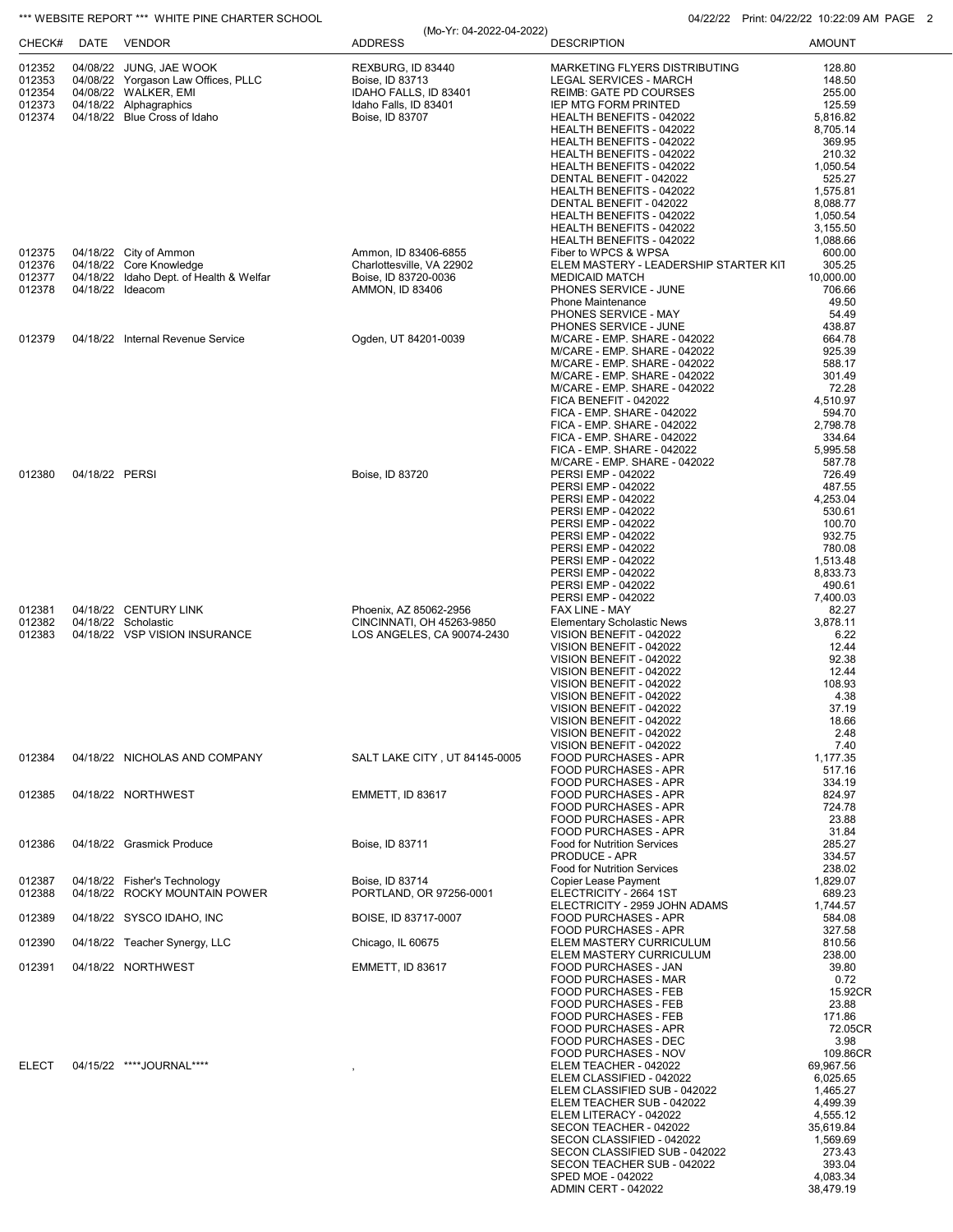| *** WEBSITE REPORT *** WHITE PINE CHARTER SCHOOL |
|--------------------------------------------------|
|--------------------------------------------------|

|        | WLDOILL INLEVINE | WHILE FINE OF PINTEN SOLIOUE |                |                          |                                | $U + (Z)ZZ$ Fille $U + (ZZ)ZZ$ iv. $ZZ$ . $UZ$ AN FAGL |
|--------|------------------|------------------------------|----------------|--------------------------|--------------------------------|--------------------------------------------------------|
| CHECK# | DATE             | VENDOR                       | <b>ADDRESS</b> | (Mo-Yr: 04-2022-04-2022) | <b>DESCRIPTION</b>             | <b>AMOUNT</b>                                          |
|        |                  |                              |                |                          | ADMIN CLASSIFIED - 042022      | 23.773.68                                              |
|        |                  |                              |                |                          | BUILDING CARE - 042022         | 8.727.90                                               |
|        |                  |                              |                |                          | <b>ESSER III ARPA - 042022</b> | 7.811.92                                               |
|        |                  |                              |                |                          | TITLE I - 042022               | 927.83                                                 |
|        |                  |                              |                |                          | SPED IDEA - 042022             | 7.688.40                                               |
|        |                  |                              |                |                          | MEDICAID SUB - 042022          | 164.71                                                 |
|        |                  |                              |                |                          | MEDICAID - 042022              | 13.438.76                                              |
|        |                  |                              |                |                          | FOOD SERVICE - 042022          | 8.337.72                                               |
|        |                  |                              |                |                          |                                |                                                        |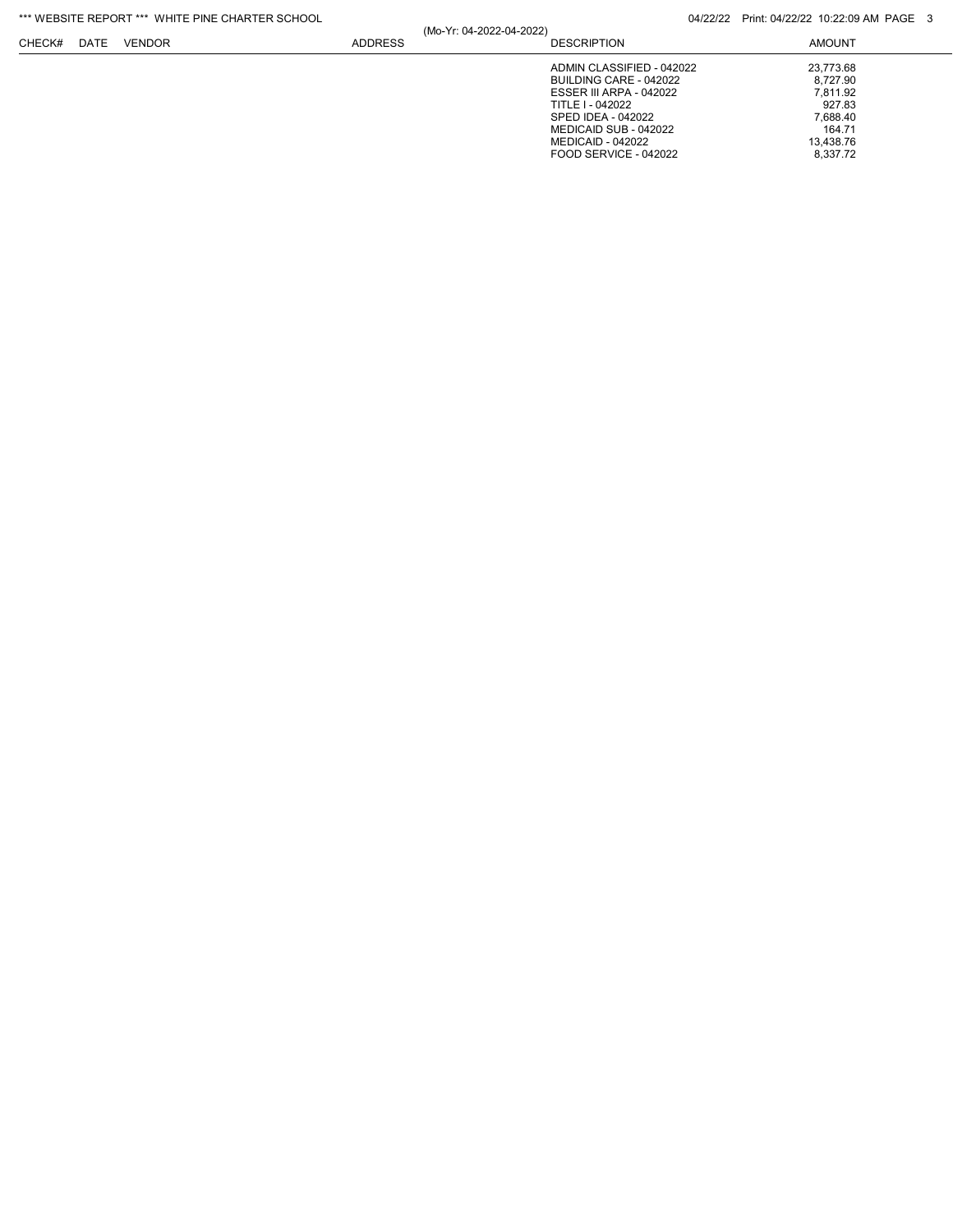## (Date Rng: 04/01/22 - 04/30/22)

| CHECK# DATE | NAME                                                                              | <b>GROSS PAY CITY</b>              |                                                                                                                   | ST       | ZIP                  |
|-------------|-----------------------------------------------------------------------------------|------------------------------------|-------------------------------------------------------------------------------------------------------------------|----------|----------------------|
|             | drct-dpst 04/20/22 Alexander, Crystal                                             |                                    | 904.80 Ammon                                                                                                      | ID       | 83406                |
|             | drct-dpst 04/20/22 Anderson, Jenna                                                |                                    | 406.65 Idaho Falls                                                                                                | ID       | 83401                |
|             | drct-dpst 04/20/22 Anderson, Malinda<br>drct-dpst 04/20/22 ATTEBURY, ANNA E       | 2,856.33 Rigby                     | 4,083.34 Idaho Falls                                                                                              | ID<br>ID | 83442<br>83401       |
|             | drct-dpst 04/20/22 Attebury, Kristin L                                            | 3,240.67 Ammon                     |                                                                                                                   | ID       | 83406                |
|             | drct-dpst 04/20/22 Benson, Alexis N                                               |                                    | 69.63 Ammon                                                                                                       | ID       | 83406                |
|             | drct-dpst 04/20/22 Bickham, Seth                                                  |                                    | 198.07 Rexburg                                                                                                    | ID       | 83440                |
|             | drct-dpst 04/20/22 Biggs, Alyssa                                                  | 1,037.87 Rexburg                   |                                                                                                                   | ID       | 83440                |
|             | drct-dpst 04/20/22 Bigler, Amber<br>drct-dpst 04/20/22 BILLMAN, ZOANNA            | 2,348.96 Ammon                     | 1.913.20 Idaho Falls                                                                                              | ID<br>ID | 83406<br>83402       |
|             | drct-dpst 04/20/22 Black, Gayle                                                   |                                    | 4,166.67 Idaho Falls                                                                                              | ID       | 83402                |
|             | drct-dpst 04/20/22 Brizzee, Ben                                                   |                                    | 2,533.57 Idaho Falls                                                                                              | ID       | 83401                |
|             | drct-dpst 04/20/22 BRIZZEE, INGRID                                                |                                    | 1,350.93 Idaho Falls                                                                                              | ID       | 83401                |
|             | drct-dpst 04/20/22 BROOKS, ROBERT                                                 |                                    | 570.41 Idaho Falls                                                                                                | ID       | 83402                |
|             | drct-dpst 04/20/22 Brower, Elena M<br>drct-dpst 04/20/22 Buyea, Michael           | 1,833.34 Ammon                     | 472.80 Idaho Falls                                                                                                | ID<br>ID | 83406<br>83402       |
|             | drct-dpst 04/20/22 Caldwell, Dylan                                                |                                    | 330.96 Idaho Falls                                                                                                | ID       | 83401                |
|             | drct-dpst 04/20/22 Clark, Tamara                                                  |                                    | 53.63 Idaho Falls                                                                                                 | ID       | 83404                |
|             | drct-dpst 04/20/22 Cote, Ronald                                                   | 8,750.00 Rigby                     |                                                                                                                   | ID       | 83442                |
|             | drct-dpst 04/20/22 Crume, Sarah                                                   | 1,222.83 Ammon                     |                                                                                                                   | ID       | 83406                |
|             | drct-dpst 04/20/22 Cushman, Haley<br>drct-dpst 04/20/22 Davis, Marni              |                                    | 2,200.00 Idaho Falls<br>1,694.59 Idaho Falls                                                                      | ID<br>ID | 83402<br>83401       |
|             | drct-dpst 04/20/22 Del Prado, Carmen                                              | 3,458.34 Ammon                     |                                                                                                                   | ID       | 83406                |
|             | drct-dpst 04/20/22 Delgado, Wendy                                                 |                                    | 1,387.20 Idaho Falls                                                                                              | ID       | 83401                |
|             | drct-dpst 04/20/22 Dey, Chelsey                                                   |                                    | 3,458.34 Idaho Falls                                                                                              | ID       | 83404                |
|             | drct-dpst 04/20/22 Emfield, Hannah                                                | 2,604.80 Ammon                     |                                                                                                                   | ID       | 83406                |
|             | drct-dpst 04/20/22 Fritchen, Christina<br>drct-dpst 04/20/22 Georgeson, Dareta    |                                    | 3,500.00 Idaho Falls<br>3.000.00 Idaho Falls                                                                      | ID<br>ID | 83404                |
|             | drct-dpst 04/20/22 GOODRICH, ASHLEY                                               |                                    | 3,812.50 Idaho Falls                                                                                              | ID       | 83404<br>83401       |
|             | drct-dpst 04/20/22 Goodwin, Connie                                                | 787.15 Rigby                       |                                                                                                                   | ID       | 83442                |
|             | drct-dpst 04/20/22 Gray, Kaitlyn                                                  |                                    | 3,458.34 Idaho Falls                                                                                              | ID       | 83401                |
|             | drct-dpst 04/20/22 Greene, Madilyn                                                |                                    | 3,458.34 Pocatello                                                                                                | ID       | 83202                |
|             | drct-dpst 04/20/22 Grigsby, Elizabeth                                             |                                    | 1,457.75 Idaho Falls                                                                                              | ID       | 83402                |
|             | drct-dpst 04/20/22 Hatfield, Megan<br>drct-dpst 04/20/22 Hawes-Resendiz, Diana    |                                    | 1,414.40 Idaho Falls<br>3,979.17 Idaho Falls                                                                      | ID<br>ID | 83401<br>83401       |
|             | drct-dpst 04/20/22 Hewlett, Marianne                                              |                                    | 796.52 Idaho Falls                                                                                                | ID       | 83401                |
|             | drct-dpst 04/20/22 Hoagland, Angel                                                | 2,916.67 Rexburg                   |                                                                                                                   | ID       | 83440                |
|             | drct-dpst 04/20/22 Hocking, Jodi                                                  |                                    | 893.70 Idaho Falls                                                                                                | ID       | 83401                |
|             | drct-dpst 04/20/22 Johnston, Jana L                                               | 4,875.00 Ammon                     |                                                                                                                   | ID       | 83406                |
|             | drct-dpst 04/20/22 Jones, Destiny                                                 |                                    | 2,368.67 Idaho Falls                                                                                              | ID<br>ID | 83401<br>83406       |
|             | drct-dpst 04/20/22 Kunz, Heather L<br>drct-dpst 04/20/22 Lamb, Adam               | 1,622.36 Ammon                     | 1,332.80 Idaho Falls                                                                                              | ID       | 83402                |
|             | drct-dpst 04/20/22 Landon, Amber                                                  |                                    | 976.46 Idaho Falls                                                                                                | ID       | 83401                |
|             | drct-dpst 04/20/22 Larson, Shauna                                                 | 3,012.08 Ammon                     |                                                                                                                   | ID       | 83406                |
|             | drct-dpst 04/20/22 Loertscher, Cade                                               |                                    | 60.84 Ammon                                                                                                       | ID       | 83406                |
|             | drct-dpst 04/20/22 Mackenzie, Stacy<br>drct-dpst 04/20/22 Mitchell, Jacey S       | 4,458.34 Shelley<br>797.37 lona    |                                                                                                                   | ID<br>ID | 83274<br>83427       |
|             | drct-dpst 04/20/22 Neal, Samuel W.                                                |                                    | 383.16 Idaho Falls                                                                                                | ID       | 83401                |
|             | drct-dpst 04/20/22 Nelson, Elizabeth                                              |                                    | 884.48 Ammon                                                                                                      | ID       | 83406                |
|             | drct-dpst 04/20/22 Olsen, Mark                                                    | 7,708.34 Ammon                     |                                                                                                                   | ID       | 83406                |
|             | drct-dpst 04/20/22 Olsen, Shannon                                                 | 2,100.00 Ammon                     |                                                                                                                   | ID       | 83406                |
|             | drct-dpst 04/20/22 OLSEN, TODD                                                    |                                    | 3,812.50 Idaho Falls<br>3,979.17 Idaho Falls                                                                      | ID<br>ID | 83401                |
|             | drct-dpst 04/20/22 Otis, Elizabeth<br>drct-dpst 04/20/22 Pack, Jennifer           |                                    | 4,270.84 Idaho Falls                                                                                              | ID       | 83404<br>83401       |
|             | drct-dpst 04/20/22 Perrenoud, Nicholas                                            | 3,043.34 Rigby                     |                                                                                                                   |          | ID 83442             |
|             | drct-dpst 04/20/22 PETERSON, KARI M                                               |                                    | 4,145.84 Idaho Falls<br>946.80 Ammon                                                                              |          | ID 83401             |
|             | drct-dpst 04/20/22 Peterson, Laura                                                |                                    |                                                                                                                   |          | ID 83406             |
|             | drct-dpst 04/20/22 Pickett, Jennifer                                              |                                    | 3,354.17 Idaho Falls                                                                                              | ID       | 83401                |
|             | drct-dpst 04/20/22 Pittser, Jennifer<br>drct-dpst 04/20/22 Pizinger, Travis       |                                    | 47.74 Idaho Falls<br>3,458.34 Idaho Falls                                                                         | ID       | 83402<br>ID 83402    |
|             | drct-dpst 04/20/22 Rawson, Derek                                                  |                                    |                                                                                                                   | ID       | 83404                |
|             | drct-dpst 04/20/22 Rayner, Linda                                                  |                                    |                                                                                                                   |          | ID 83401             |
|             | drct-dpst 04/20/22 Rich, Elise                                                    |                                    |                                                                                                                   |          | ID 83440             |
|             | drct-dpst 04/20/22 Rorden, Jacqueline                                             |                                    | 46.58 Idaho Falls<br>1,720.00 Idaho Falls<br>3,833.34 Ammon                                                       |          | ID 83401<br>83402    |
|             | drct-dpst 04/20/22 ROTH, BETH<br>drct-dpst 04/20/22 Scott, Curtis                 |                                    |                                                                                                                   | ID       | ID 83406             |
|             | drct-dpst 04/20/22 Shelman, Launie                                                |                                    |                                                                                                                   |          | ID 83404             |
|             | drct-dpst 04/20/22 Smith, Devin                                                   |                                    | 2,400.00 Idaho Falls<br>525.81 Idaho Falls                                                                        | ID       | 83404                |
|             | drct-dpst 04/20/22 Smith, Heather                                                 |                                    | 999.28 Ammon                                                                                                      |          | ID 83406             |
|             | drct-dpst 04/20/22 Smith, Melissa                                                 |                                    |                                                                                                                   |          | ID 83401             |
|             | drct-dpst 04/20/22 Smith, Paula<br>drct-dpst 04/20/22 Smith, Tammie               |                                    |                                                                                                                   | ID       | 83442<br>ID 83442    |
|             | drct-dpst 04/20/22 Stokes, Reagan Mitchell                                        |                                    | 2,703.08 Idaho Falls<br>1,369.08 Rigby<br>3,492.53 Rigby<br>3,492.53 Rigby<br>969.25 Idaho Falls<br>- 00.21 Ammon |          | ID 83401             |
|             | drct-dpst 04/20/22 Stubbs, Geoff                                                  |                                    | 6,583.34 Ammon                                                                                                    |          | ID 83406             |
|             | drct-dpst 04/20/22 Swenson, Danielle                                              |                                    | 3,791.67 Pocatello                                                                                                |          | ID 83202             |
|             | drct-dpst 04/20/22 Toop, Jamie                                                    |                                    | $3,731.51$ . $-$<br>4,000.00 Idaho Falls                                                                          |          | ID 83401             |
|             | drct-dpst 04/20/22 Torgerson, Amanda L<br>drct-dpst 04/20/22 TRUST, ALYSA         | 4,750.00 Ammon                     | 6,354.17 Idaho Falls                                                                                              | ID       | 83406<br>ID 83402    |
|             | drct-dpst 04/20/22 TYLER, DEVAN                                                   |                                    | 7,500.00 Idaho Falls                                                                                              | ID       | 83401                |
|             | drct-dpst 04/20/22 Van Leishout, James                                            |                                    | 3,320.00 Saint Anthony                                                                                            |          | ID 83445             |
|             | drct-dpst 04/20/22 Vetch, Shantele                                                |                                    | 2,312.00 Idaho Falls                                                                                              |          | ID 83402             |
|             | drct-dpst 04/20/22 Walker, Emi S                                                  | 4,375.00 Ammon                     |                                                                                                                   |          | ID 83406             |
|             | drct-dpst 04/20/22 Walker, Mia                                                    |                                    | 1,283.31 Idaho Falls                                                                                              |          | ID 83401             |
|             | drct-dpst 04/20/22 Walton, Joel<br>drct-dpst 04/20/22 Warmann, Christina          |                                    | $4,145.84$ Idaho Falls<br>382.80 Idaho Falls<br>382.80 Idaho Falls                                                |          | ID 83401<br>ID 83402 |
|             | drct-dpst 04/20/22 Warner, Stanley                                                |                                    | 243.71 Idaho Falls                                                                                                |          | ID 83404             |
|             | drct-dpst 04/20/22 Waters, Michelle R                                             | 3,511.67 Shelley                   |                                                                                                                   |          | ID 83274             |
|             | drct-dpst 04/20/22 Webster, Amy                                                   | 3,541.67 lona                      |                                                                                                                   |          | ID 83427             |
|             | drct-dpst 04/20/22 Widmer, Summer Lee<br>drct-dpst 04/20/22 Wilkinson, Ryan James |                                    | 484.29 Idaho Falls                                                                                                | ID       | ID 83404             |
|             | drct-dpst 04/20/22 Wilson, Adam                                                   | 1,280.00 Rexburg<br>3,458.34 Ammon |                                                                                                                   | ID       | 83440<br>83406       |